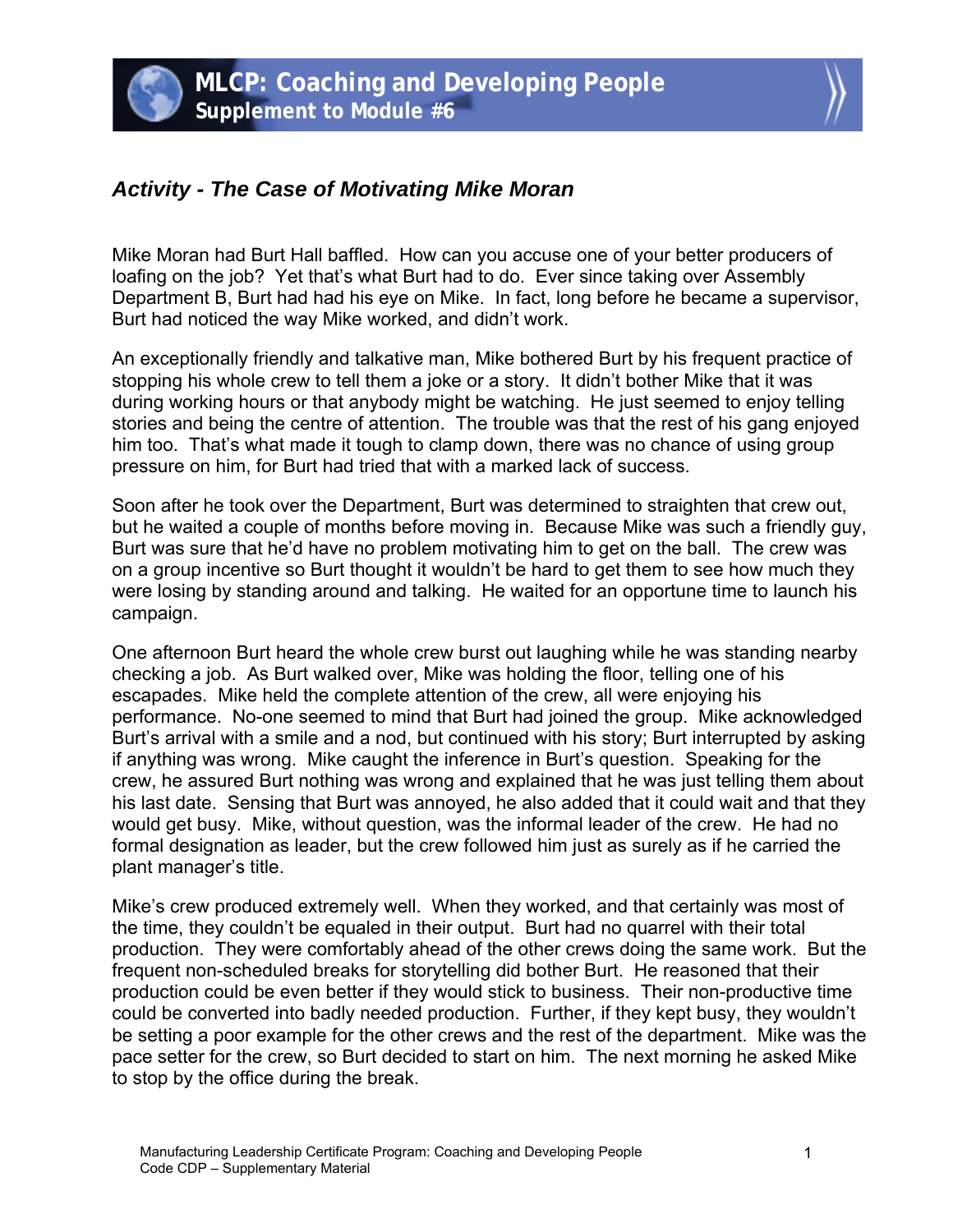

Burt started out by explaining that he wanted to talk about idle time. No sooner were the words out of his mouth than Mike asked if their production record was slipping. Burt had to acknowledge that it wasn't, but he said, "Mike, think of the money you could be making if you'd cut out the storytelling and keep that crew busy."

"What good is money if you can't enjoy it?" Mike asked. "I've seen too many people, my old man included, sweat their whole life away to rake in money. When they finish, what have they got? A lot of miserable years and no way of knowing how to enjoy what's left. No sir, Burt, life is too short to spend every minute of it trying to make more dough. I want to enjoy myself. We'll keep up our end of production, but don't ask me to go around with a long face trying to squeeze out that last drop of blood. We've got a good producing crew. We'll see you get a fair day's output."

"I didn't mean for you to drive them," Burt apologized. "I just meant that the time you spend horsing around could be put to better use. You could be making more money without working any harder just steadier. You can still enjoy working, but you'll never get ahead if you don't take things more seriously. We're all here to produce. It looks like hell to have your crew sitting around gabbing when they should be working."

"Okay, Burt," Mike said, "we'll quiet down. If we aren't keeping up our end of production, you let us know."

The conversation hadn't gone exactly the way Burt wanted it to. He didn't anticipate that Mike would react the way he did to the chance to make more money. Things did improve for a while, but in a week or so the old pattern was right back where it had been. Burt decided that if he couldn't get to Mike, he would work around him. One at a time, he arranged to talk to Dave Bangs, Gladys Reed, and Manny Hill. The fifth member of the crew, Jane Shands, was relatively new, and Burt didn't think he should involve her.

The reactions of Dave, Gladys and Manny were the same. They all felt that it would be nice to be making more money. On the other hand, their incentive earnings were pretty good, better than those of the other crews. Besides, it was a lot of fun working with Mike. Each said they would try to buckle down and cut down on the talking. But the pattern of response repeated itself, first some improvement would be made, and then they gradually went back to their old habits. Burt was convinced that it wasn't malicious. They were doing a fine job on production. It was frustrating though, to keep knocking your head against a wall without getting any results.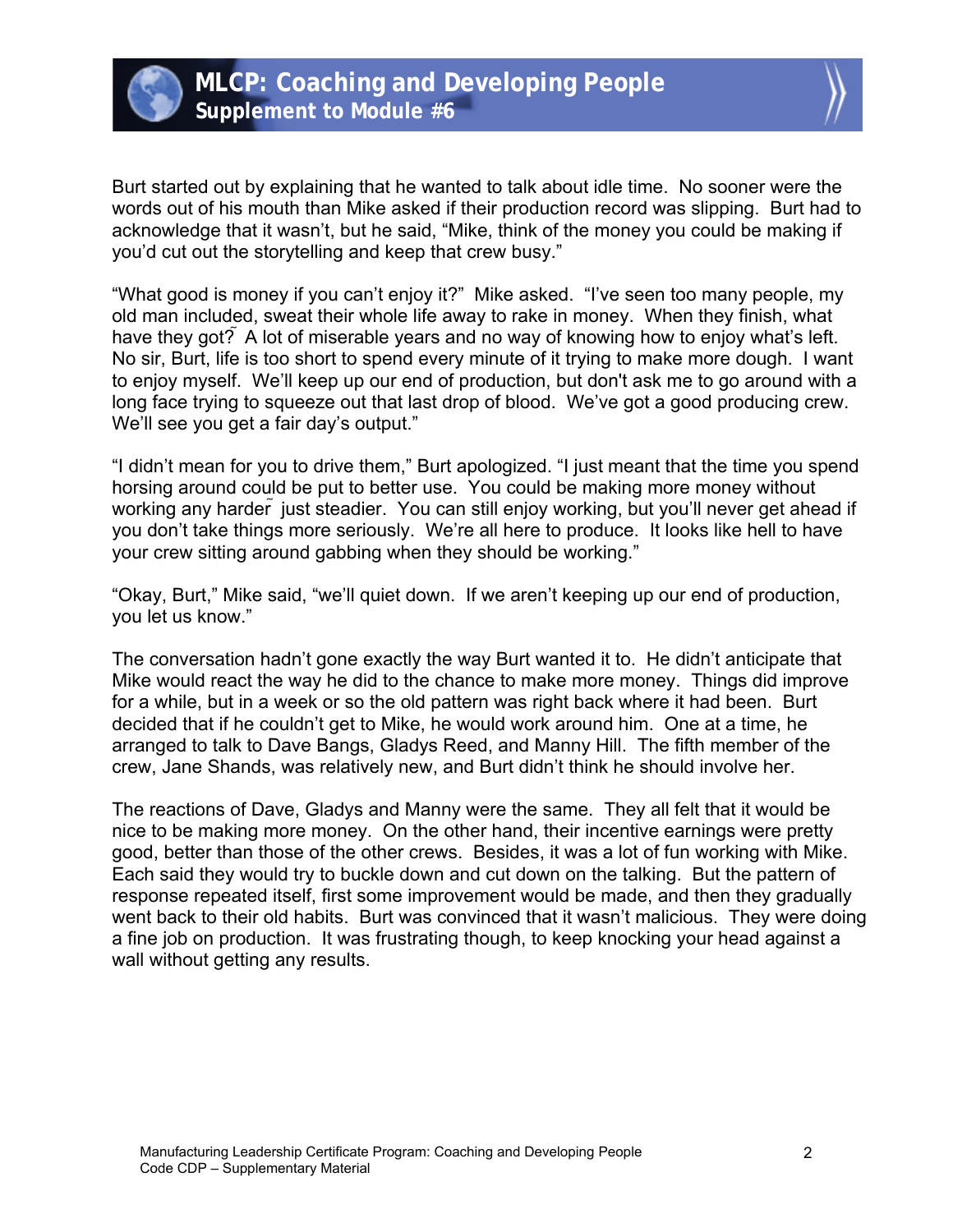



As much as anything, Burt was worried about the appearance of things. He often wondered how he would explain how the crew could sit around laughing and talking if Oscar Palmer should happen to walk through while Mike was spinning one of his yarns.

Even if they were producing well, it would be hard to justify a party on the job. It might be even worse if some other high-ranking executive walked through at the wrong time. Burt was puzzled by his failure to motivate any of the crew. Why didn't they respond to the carrot he held out for them? Isn't everybody interested in more money? He remembered how he worked and how it paid off. Yet Mike showed no interest at all, and the rest of them were interested, but apparently not enough to put any pressure on Mike to stop horsing around. If a supervisor couldn't motivate his people with money, what in heaven's name was left?

Since it was obvious to Burt that he couldn't solve this problem by holding out the financial incentive to Mike and that his chances of forcing the issue with disciplinary action was not good, he searched for other alternatives. The only thing he could come up with was the possibility of using Mike as a utility man, transferring him to other crews. Maybe he could use Mike to spark higher productivity on other crews. There was no denying that Mike was a leader and that when he worked, he took everyone with him. The trouble with that approach was the risk of having Mike spread his practice of playing around. At least the way it was now, Mike only infected one crew. Perhaps containment was a wiser policy. But if Mike could generate higher production, it would really help. "With Mike's seniority, he couldn't be forced into a utility position," Burt thought. "You'd have to motivate him, and I'm right back where I started." Mike Moran had Burt Hall baffled!

## **Discussion Questions for "The Case of Motivating Mike Moran"**

Working in groups, discuss the following questions:

1. Describe Burt's problem.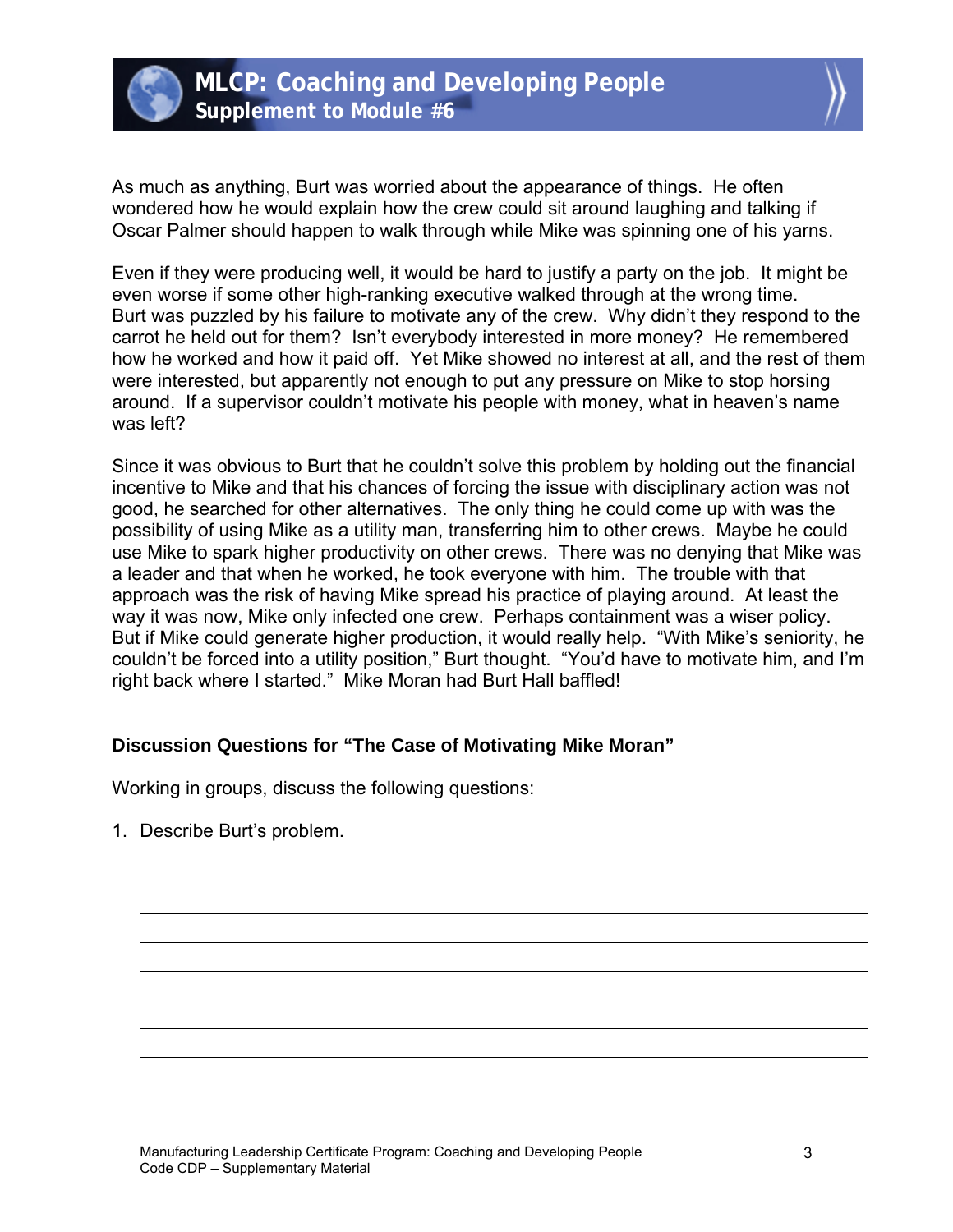

2. What might be some of the reasons behind Burt's failure to motivate Mike?

3. If the rest of the crew really wanted more money, why didn't they keep working when Mike stopped to tell his stories?

4. What can today's supervisor motivate their staff with?

Be prepared to share your thoughts with the rest of the class.